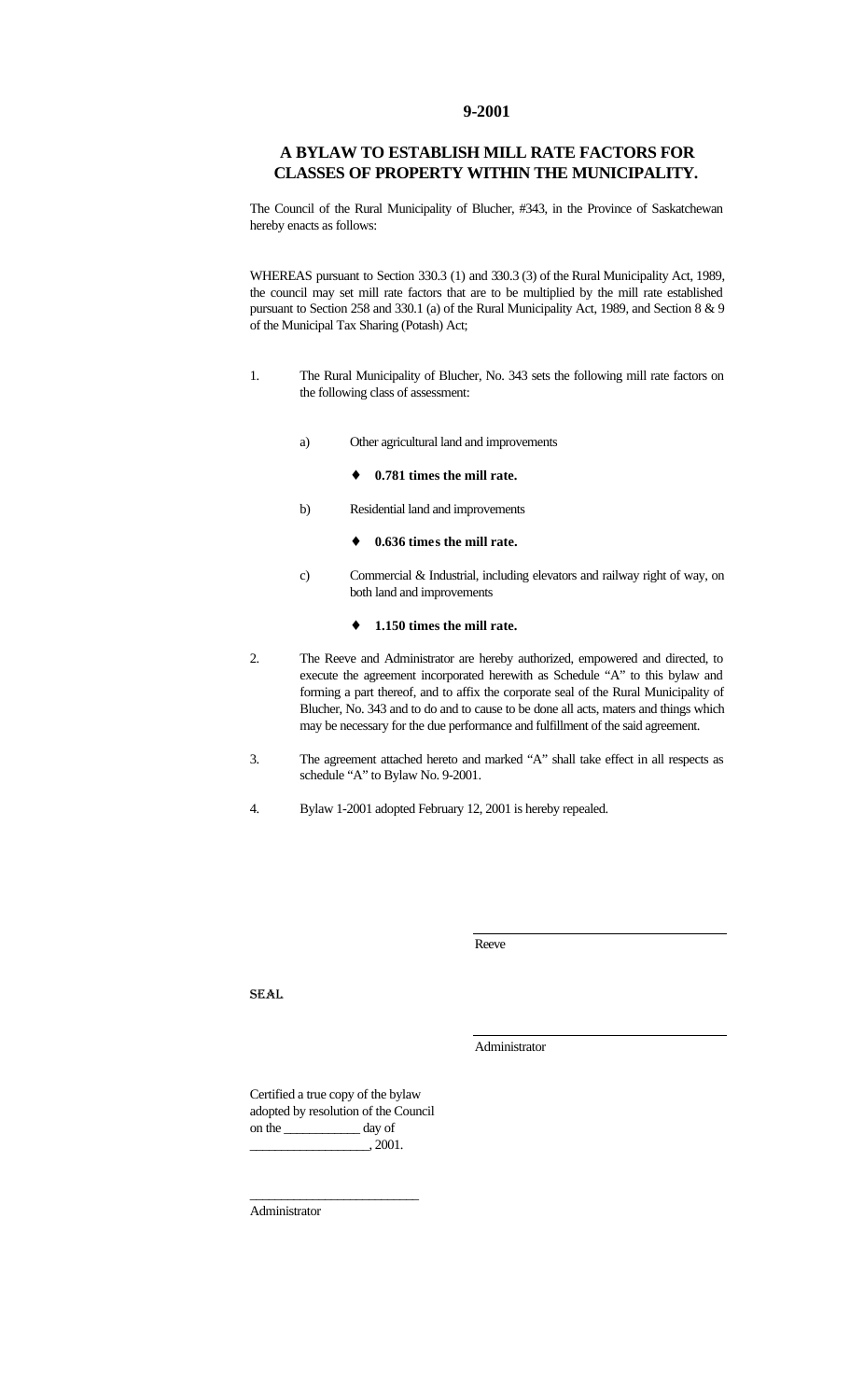# **EXHIBIT "A" TO BYLAW NO. 9-2001 MILL RATE FACTOR AGREEMENT**

# **THIS AGREEMENT MADE IN DUPLICATE THIS \_\_\_\_\_\_\_\_\_\_ DAY OF \_\_\_\_\_\_\_\_\_\_\_\_, 2001 BETWEEN:**

# **THE RURAL MUNICIPALITY OF BLUCHER, NO. 343** hereinafter called the "municipality"

### **- and -**

## **SASKATOON EAST SCHOOL DIVISION NO. 41** hereinafter called the "school division"

WHEREAS, pursuant to Section 330.3 (1) and 330.3 (3) of the Rural Municipality Act, 1989, the Municipality has passed a bylaw to set mill rate factors that are to be multiplied by the rate established pursuant to Section 258 and 330.1 (a) of the Rural Municipality Act, 1989 and Section 8 & 9 of the Municipal Tax Sharing (Potash) Act, for the purpose of establishing the levy for a taxable assessment.

AND WHEREAS the school division wishes to enter into an agreement with the municipality to apply the mill rate factors established pursuant to the above sections to the mill rate set by the school division.

NOW THEREFORE, the parities hereto agree as follows:

- 1. There shall be mill rate factors applied to the following classes of assessment established by regulations made pursuant to section 330.3 (3) of the Act:
	- a) Other agricultural land and improvements
		- ♦ **0.781 times the mill rate.**
	- b) Residential land and improvements
		- ♦ **0.636 times the mill rate.**
	- c) Commercial & Industrial, including elevators and railway right of way, on both land and improvements

# ♦ **1.150 times the mill rate.**

- 2. The municipality shall adjust the various mill rate factors so that the same amount of tax is levied on behalf of the school division after applying the mill rate factors as would have been levied with no mill rate factors;
- 3. This agreement shall continue in force from year to year;